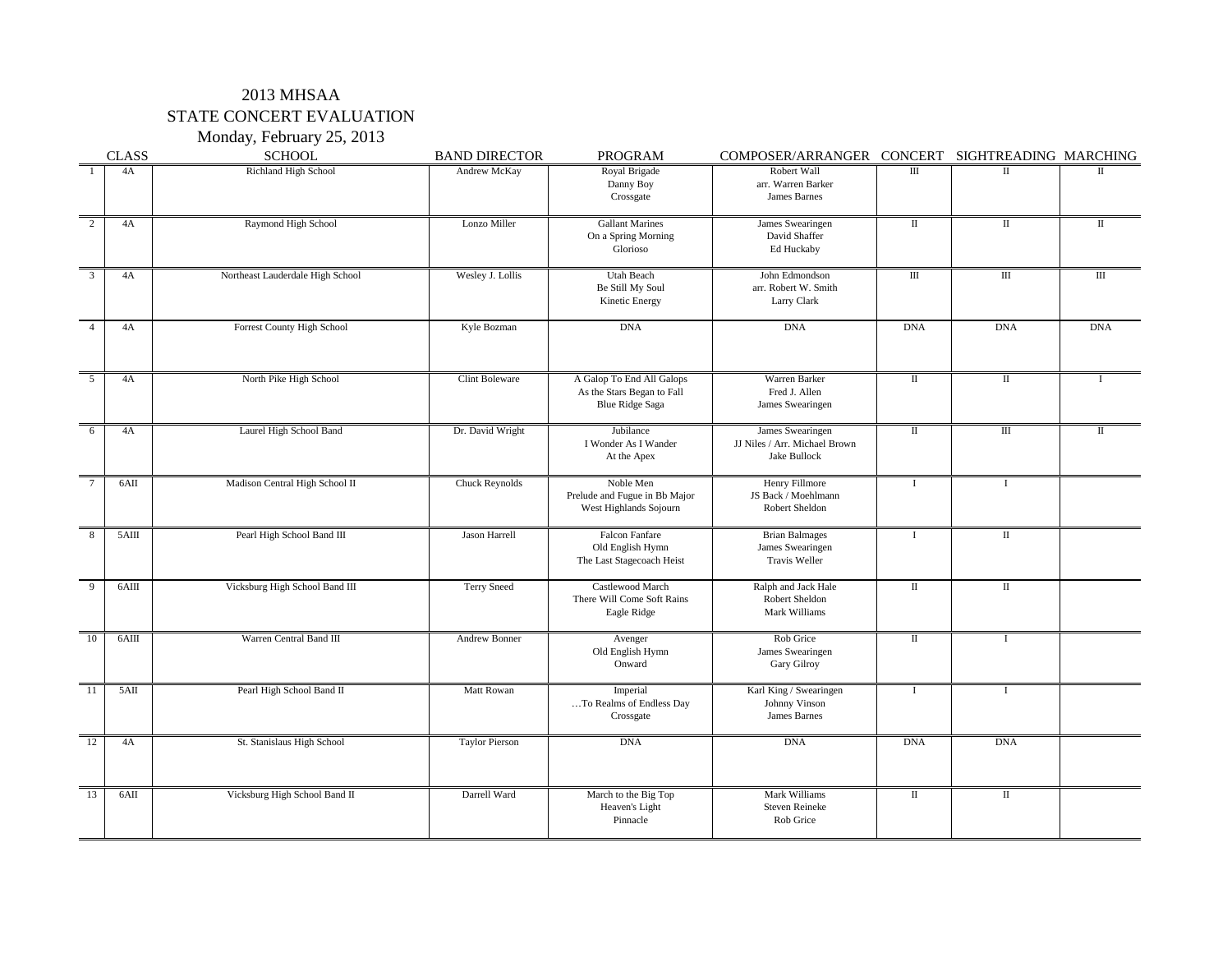| 14 | 4A | Amory High School                             | <b>Melanie Stark</b>  | Valdres<br><b>Slavonic Folk Suite</b><br>Undertow                                 | Glenn C. Bainum<br>Alfred Reed<br><b>John Mackey</b>            | $\rm II$ |          | $\prod$ |
|----|----|-----------------------------------------------|-----------------------|-----------------------------------------------------------------------------------|-----------------------------------------------------------------|----------|----------|---------|
| 15 | 4A | Lafayette County High School                  | Kevin Cole            | Rondo<br>Deir In De<br>Ride                                                       | Malcolm Arnold<br>Warren Barker<br>Samuel Hazo                  |          |          |         |
| 16 | 4A | Houston High School                           | <b>Richard Shirey</b> | Fanfare For the Unsung Hero<br>Jesu, Joy of Man's Desiring<br>Kinetic Energy      | Matt Conaway<br>Bach / Arr. Hazo<br><b>Larry Clark</b>          |          | $\rm II$ |         |
| 17 | 5A | Pearl High School<br><b>Sweepstakes Award</b> | Jeff Cannon           | Full Tilt!<br>Redemption<br>Second Suite in F for Military Band<br>Opus 28, no. 2 | <b>Richard Saucedo</b><br>Rosano Galante<br><b>Gustav Holst</b> |          |          |         |
|    |    |                                               |                       |                                                                                   |                                                                 |          |          |         |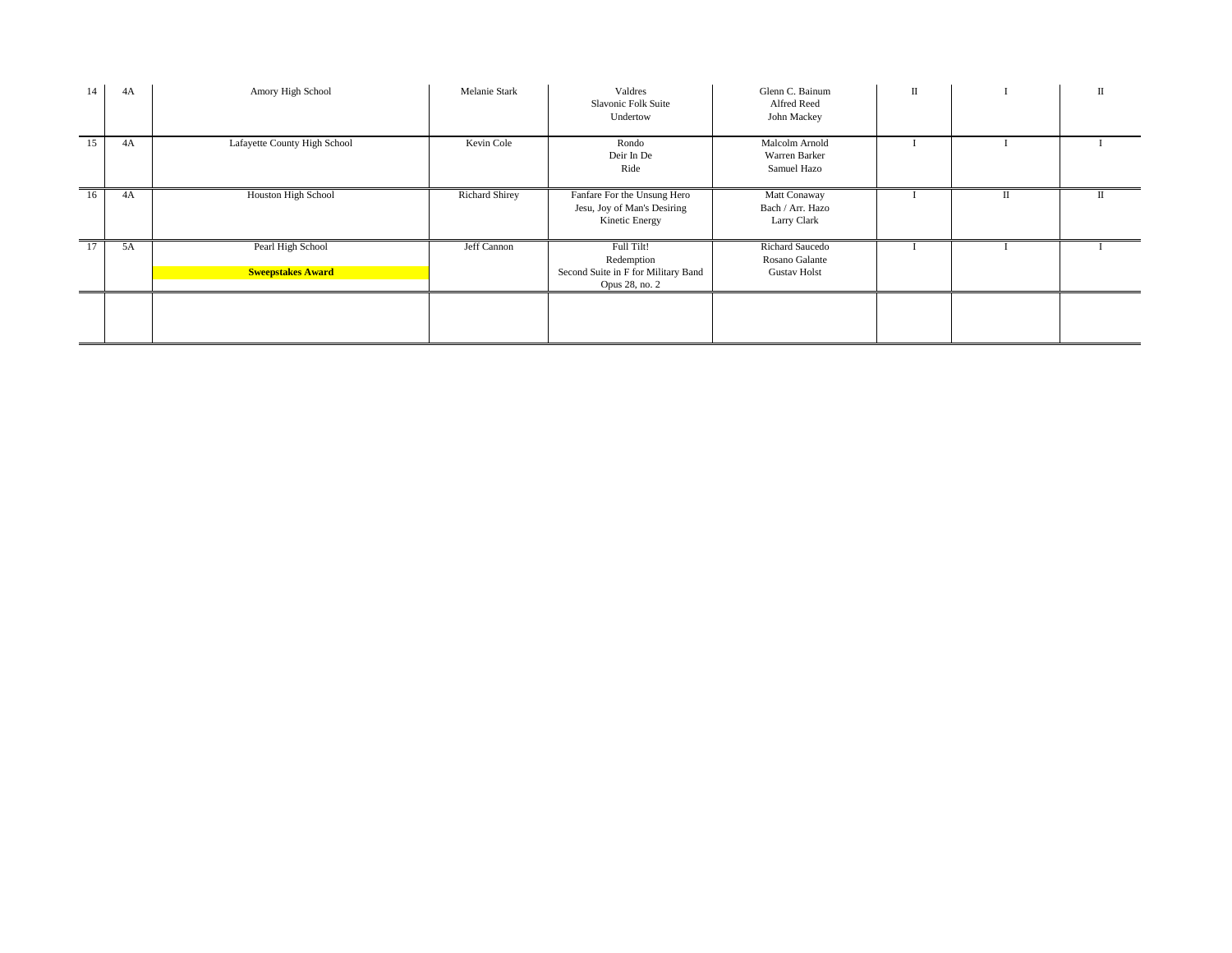## 2013 MHSAA STATE CONCERT EVALUATION

Tuesday, February 26, 2013

|                 | <b>CLASS</b> | <b>SCHOOL</b>                                     | <b>BAND DIRECTOR</b>                | <b>PROGRAM</b>                                                          | <b>COMPOSER/ARRANGER</b>                                            | CONCERT      | SIGHTREADING MARCHING |              |
|-----------------|--------------|---------------------------------------------------|-------------------------------------|-------------------------------------------------------------------------|---------------------------------------------------------------------|--------------|-----------------------|--------------|
|                 | 4A           | Florence High School                              | <b>Tyler Findley</b>                | Amparito Roca<br>Resting in the Peace of His Hands<br>Cajun Folk Songs  | Texidor / Winter<br>Gibson<br>Ticheli                               | $\mathbf{I}$ | Ш                     |              |
| 2               | 4A           | Lawrence County High School                       | <b>Mark Guion</b><br>Michelle Smith | A Galop to End All Galops<br>Ammerland<br><b>Blue Ridge Saga</b>        | Warren Barker<br>Jacob de Haan<br>James Swearingen                  |              | $\mathbf{I}$          |              |
| $\overline{3}$  | 4A           | West Lauderdale High School                       | David McKinney                      | Fairest of the Fair<br>The Battle Pavane<br><b>Bridgeview Overture</b>  | Sousa / Schaffer<br>Margolis<br>Ed Huckaby                          | $\mathbf{I}$ | $\mathbf{I}$          | $\rm II$     |
| $\overline{4}$  | 4A           | Northeast Jones High School                       | Michelle Graham                     | Rough Riders<br>Ammerland<br><b>Blue Ridge Saga</b>                     | King / Swearingen<br>Jacob de Haan<br>James Swearingen              |              | $\mathbf{I}$          |              |
| $\overline{5}$  | 4A           | Kosciuscko High School                            | Jesse Yates Jr.                     | Celebration and Song<br>Ammerland<br>Allegro Barbaro                    | Robert Sheldon<br>Jacob de Haan<br>Bartok / Wallace                 | $\rm II$     | Ш                     |              |
| 6               | 6AII         | Clinton High School Band II                       | Matt Walker                         | Hosts of Freedom<br>Too Beautiful for Words<br><b>Awakening Hills</b>   | Karl King<br>Rob Grice<br><b>Richard Saucedo</b>                    | $\mathbf{I}$ | $\mathbf{I}$          |              |
| $\overline{7}$  | 6AII         | Terry High School Band II                         | Todd Bobo                           | Orion<br>Ammerland<br>Elements                                          | Jan Van Der Roost<br>Jacob de Haan<br><b>Brian Balmages</b>         | $\mathbf{I}$ | $\mathbf{I}$          |              |
| $\sqrt{8}$      | 4AII         | Pontotoc High School Band II                      | Sarah Todd                          | Metrodance<br>Sag Harbor Sunset<br>River of Life                        | Randall Standridge<br>Robert Sheldon<br><b>Steve Reineke</b>        | $\mathbf H$  | П                     |              |
| $\overline{9}$  | 6AII         | DeSoto High School Band II                        | Kris Perkins/Jennica Perkins        | <b>Bonds of Unity</b><br>A Childhood Hymn<br>Spirit of the Falcon       | Karl King / Swearingen<br>David Holsinger<br><b>Richard Saucedo</b> |              |                       |              |
| 10              | 4A           | Cleveland High School                             | Clay Fuller                         | National Emblem<br>Prelude on an Old Southern Hymn<br>Iberian Escapades | Bagley / Schissel<br>Robert Jager<br>Robert Sheldon                 |              |                       |              |
| 11              | 4A           | Lewisburg High School<br><b>Sweepstakes Award</b> | Mel Morse                           | The Hounds of Spring<br><b>Ballade</b><br><b>Cambrian Explosion</b>     | Alfred Reed<br>Darren Jenkins<br><b>Richard Saucedo</b>             |              |                       |              |
| <sup>12</sup>   | 4A           | Corinth High School                               | <b>Bruce Dobbs</b>                  | <b>Brighton Beach</b><br>Deir In De<br>Foundry                          | Latham<br>Warren Barker<br>John Mackey                              | $\mathbf{I}$ |                       | $\mathbf{I}$ |
| $\overline{13}$ | 4A           | Itawamba High School                              | <b>Kelly Duncan</b>                 | To the Stars<br>They Led My Lord Away<br><b>Iberian Escapades</b>       | <b>Andrew Poor</b><br>Gordon / Allen<br>Robert Sheldon              | $\mathbf{I}$ |                       |              |
| 14              | 4A           | Senatobia High School<br><b>Sweepstakes Award</b> | Jeff West                           | Joy<br>On A Hymnsong of Phillip Bliss<br>Symphonic Dance #3             | Joseph Curiale<br>David Holsinger<br><b>Clifton Williams</b>        |              |                       |              |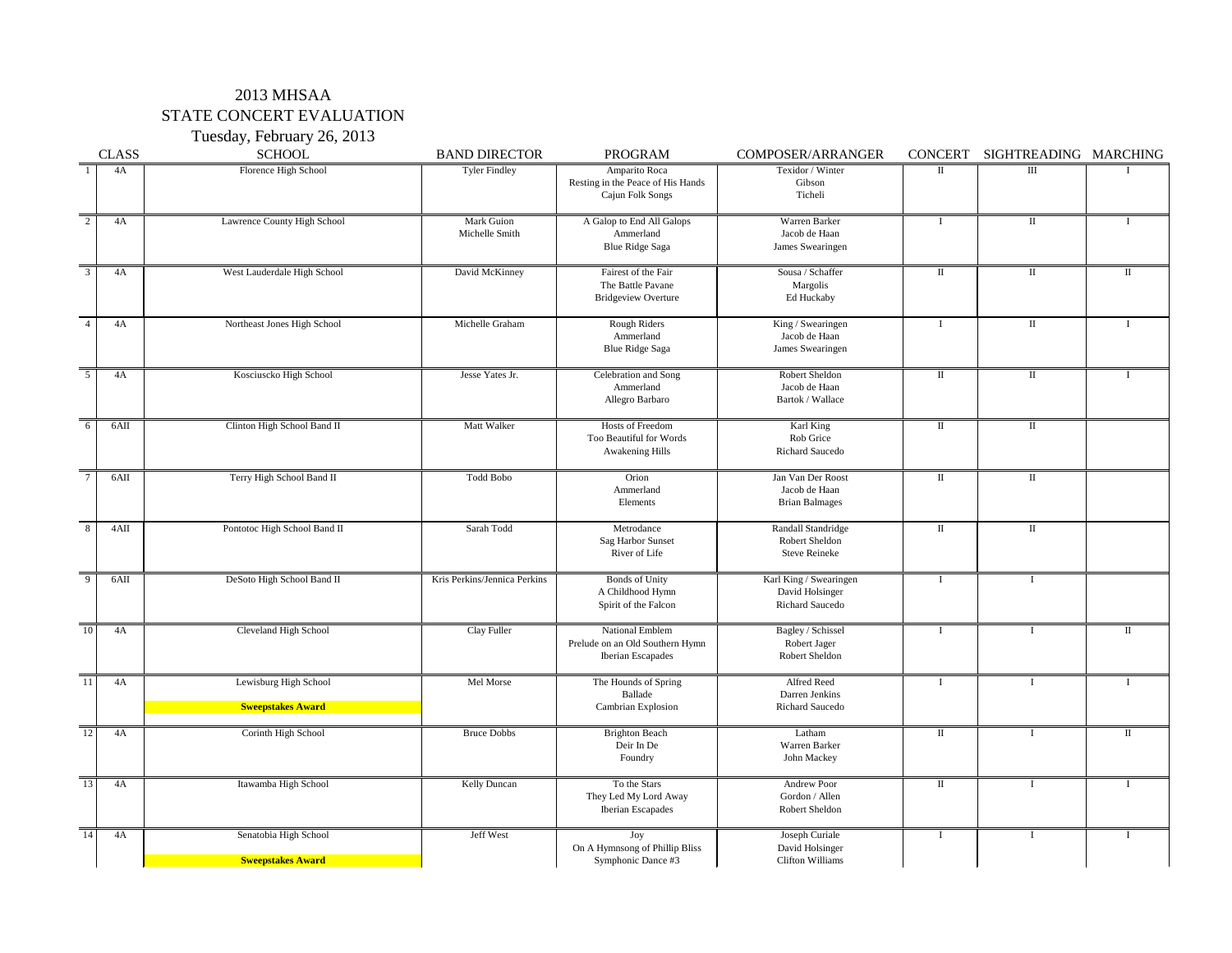| $\overline{15}$ | 4A | Vancleave High School                                  | Jeremy Morgan      | A Slavic Farewell<br>Along An English Countryside<br>The Hounds of Spring | Agapkin / Arr. Bourgeois<br><b>Richard Saucedo</b><br>Alfred Reed  |     |   |  |
|-----------------|----|--------------------------------------------------------|--------------------|---------------------------------------------------------------------------|--------------------------------------------------------------------|-----|---|--|
| 16              | 4A | North Pontotoc High School                             | <b>Cliff Moore</b> | <b>Semper Melior</b><br>Heaven's Light<br>Variants on a Shaped Note Tune  | John Fannin<br><b>Steven Reineke</b><br>Johnny Vinson              | П   | п |  |
| 17 <sup>1</sup> | 4A | New Albany High School                                 | David Hopple       | Circus Days<br>Shenandoah<br>Dreams and Proclamations                     | Karl King / Schissel<br>Ticheli<br><b>Roland Barrett</b>           | III |   |  |
| 18              | 6A | DeSoto Central High School<br><b>Sweepstakes Award</b> | Dennis Cox         | The Klaxon<br>On an American Spiritual<br>Variations on a Korean Folksong | Fillmore / Fennell<br>David Holsinger<br><b>John Barnes Chance</b> |     |   |  |
| 19              | 6A | Oak Grove High School<br><b>Sweepstakes Award</b>      | Sharon Laird       | Parkour<br>Sheltering Sky<br>El Camino Real                               | Samuel Hazo<br>John Mackey<br>Alfred Reed                          |     |   |  |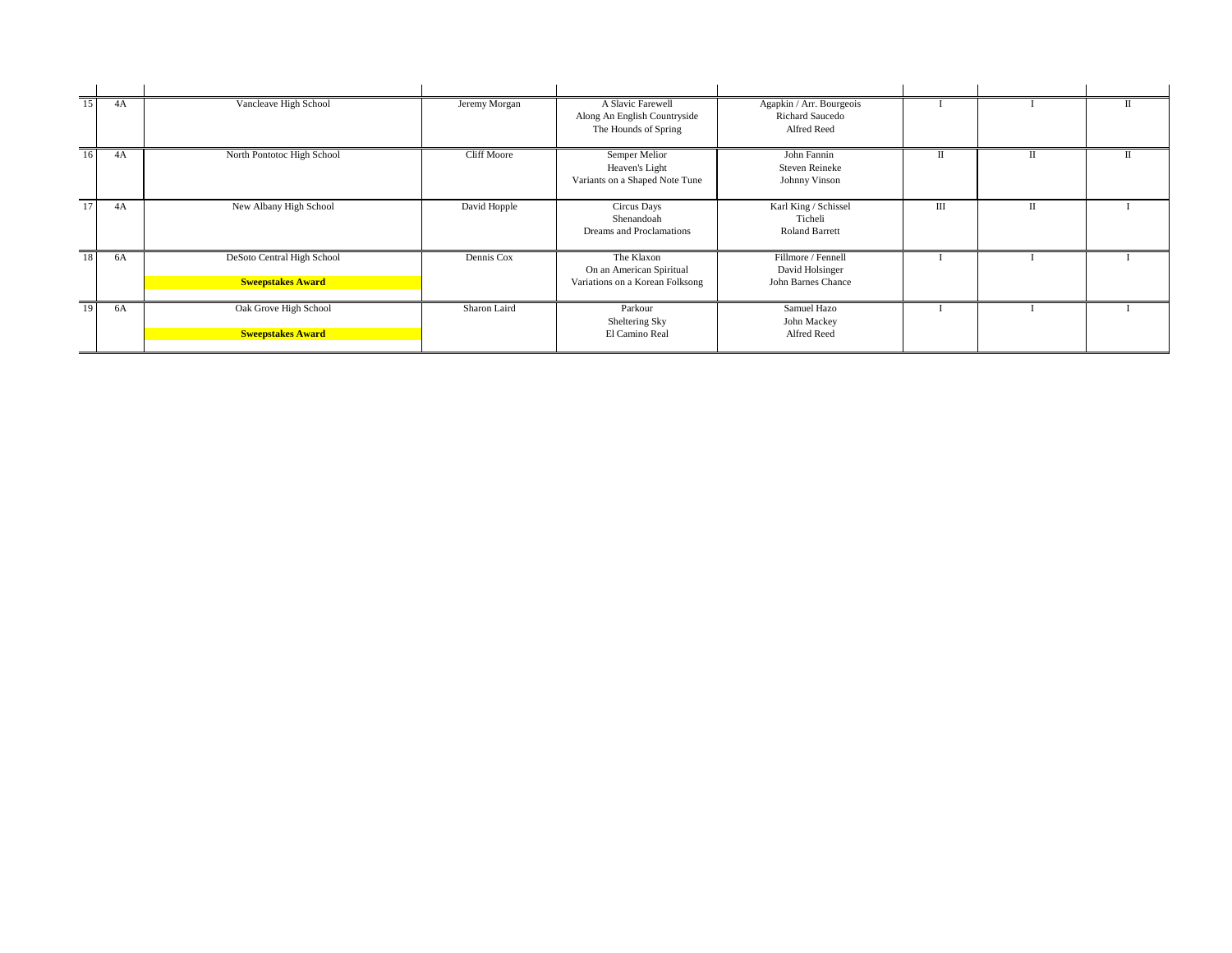#### 2013 MHSAA STATE CONCERT EVALUATION Wednesday, February 27, 2013

|                           | <b>CLASS</b> | $\mathbf{v}$ cancsuay, I colualy $\mathbf{z}$ , $\mathbf{z}$ or $\mathbf{v}$<br><b>SCHOOL</b> | <b>BAND DIRECTOR</b> | <b>PROGRAM</b>                                                                 | COMPOSER/ARRANGER CONCERT                                          |                                 | <b>SIGHTREADING</b>              | <b>MARCHING</b> |
|---------------------------|--------------|-----------------------------------------------------------------------------------------------|----------------------|--------------------------------------------------------------------------------|--------------------------------------------------------------------|---------------------------------|----------------------------------|-----------------|
|                           | 6A           | Murrah High School                                                                            | Bryan Jefferson      | The Thunderer                                                                  | Sousa                                                              | П                               | $\mathbf{I}$                     |                 |
|                           |              |                                                                                               |                      | Symphonic Essay<br>Hawkeye Festival Overture                                   | Michael Golemo<br>Mark Williams                                    |                                 |                                  |                 |
| 2                         | 6A           | Forest Hill High School                                                                       | Demetri Jones        | Zacatecas<br>Deep River<br><b>Apple Valley Overture</b>                        | Genaro Codina<br><b>James Swearingen</b><br>J. Olivadoti           | $\mathop{\mathrm{II}}\nolimits$ | $\mathop{\rm III}\nolimits$      |                 |
| $\overline{\overline{3}}$ | 4A           | Greene County High School                                                                     | Julie Jones          | Los Banditos<br><b>Campbell River Sketches</b><br><b>Blue Lake Reflections</b> | <b>Quincy Hilliard</b><br>Mark Williams<br>Ed Huckaby              | $\rm II$                        | $\mathop{\mathrm{III}}\nolimits$ |                 |
| $\boldsymbol{\Lambda}$    | 4A           | Magee High School                                                                             | Suzi Phillips        | Acrobats                                                                       | David Reed                                                         |                                 |                                  |                 |
|                           |              | <b>Sweepstakes Award</b>                                                                      |                      | Deep River<br><b>Dream Variants</b>                                            | James Swearingen<br><b>Roland Barrett</b>                          |                                 |                                  |                 |
|                           |              |                                                                                               |                      |                                                                                |                                                                    |                                 |                                  |                 |
| $\overline{5}$            | 4A           | Purvis High School                                                                            | Nicole Allen         | <b>Temecula Valley Fanfare</b><br>West Highlands Sojourn<br>Above the World    | Richard Saucedo<br>Robert Sheldon<br>Rob Grice                     |                                 |                                  |                 |
| 6                         | 4A           | Newton County High School                                                                     | <b>Stacy Sanders</b> | Our Heritage                                                                   | King / arr. Swearingen                                             |                                 |                                  |                 |
|                           |              | <b>Sweepstakes Award</b>                                                                      |                      | Ammerland<br><b>Fall River Overture</b>                                        | Jacob de Haan<br>Robert Sheldon                                    |                                 |                                  |                 |
|                           |              |                                                                                               |                      |                                                                                |                                                                    |                                 |                                  |                 |
|                           | 4A           | Mendenhall High School                                                                        | Robin Gray           | Host of Freedom<br>In the Shining of the Stars<br><b>Blue Ridge Saga</b>       | Karl King / Painter<br>Robert Sheldon<br>James Swearingen          | $\mathop{\rm III}$              | $\rm II$                         | $\mathbf{I}$    |
| 8                         | 6AII         | Petal High School Band II                                                                     | Ryan Saul            | <b>Grand Galop</b><br>Under an Irish Sky<br>Clouds That Sail In Heaven         | Johnny Vinson<br><b>Larry Neek</b><br><b>Todd Stalter</b>          | III                             | $\mathbf{I}$                     |                 |
| -9                        | 6AII         | Warren Central Band II                                                                        | Chad Austin          | Fanfare and Flourishes 2<br>Our Kingsland Spring<br><b>Awakening Hills</b>     | <b>James Curnow</b><br>Sam Hazo<br><b>Richard Saucedo</b>          | $\mathop{\mathrm{II}}$          |                                  |                 |
| 10                        | 4A           | Greenwood High School                                                                         | <b>Gail Griggs</b>   | <b>United Nations</b><br>A Childhood Hymn<br><b>Rites of Tamburo</b>           | Karl King<br>David Holsinger<br>Robert W. Smith                    | П                               | $\mathbf{I}$                     |                 |
| $\overline{11}$           | 4A           | Louisville High School                                                                        | Tim Avant            | Fortius<br>Hymn For A Child<br>Zoom!                                           | Rob Romeyn<br><b>James Swearingen</b><br><b>Ayatey Shabazz</b>     | $\rm II$                        | $\mathbf{I}$                     |                 |
| 12                        | 6A           | Northwest Rankin High School                                                                  | Ben Burge            | Angel Band Mvt. 3<br>Compassion<br>Balkanya                                    | <b>Walter Hartley</b><br>Joseph Curiale<br>Jan Van Der Roost       |                                 | $\mathop{\mathrm{II}}\nolimits$  |                 |
| 13                        | 4A           | Shannon High School                                                                           | William Pruitt       | Above and Beyond<br>Hymn For A Child<br>Acclamation                            | James Swearingen<br>James Swearingen<br>Ed Huckaby                 | $\mathop{\rm II}\nolimits$      | $\mathbf{I}$                     |                 |
| 14                        | 4A           | Pontotoc High School<br><b>Sweepstakes Award</b>                                              | Vance Wigginton      | Commando March<br>October<br>Variations On a Korean Folk Song                  | <b>Samuel Barber</b><br>Eric Whitacre<br><b>John Barnes Chance</b> |                                 |                                  |                 |
| 15                        | 4A           | Tishomingo County High School Band                                                            | Libby Cunningham     | Peace Jubilee March<br>Deep River<br>Into the Storm                            | King / Swearingen<br>Swearingen<br>Robert W. Smith                 | $\mathbf I$                     | $\mathop{\mathrm{II}}$           | $\;$ II         |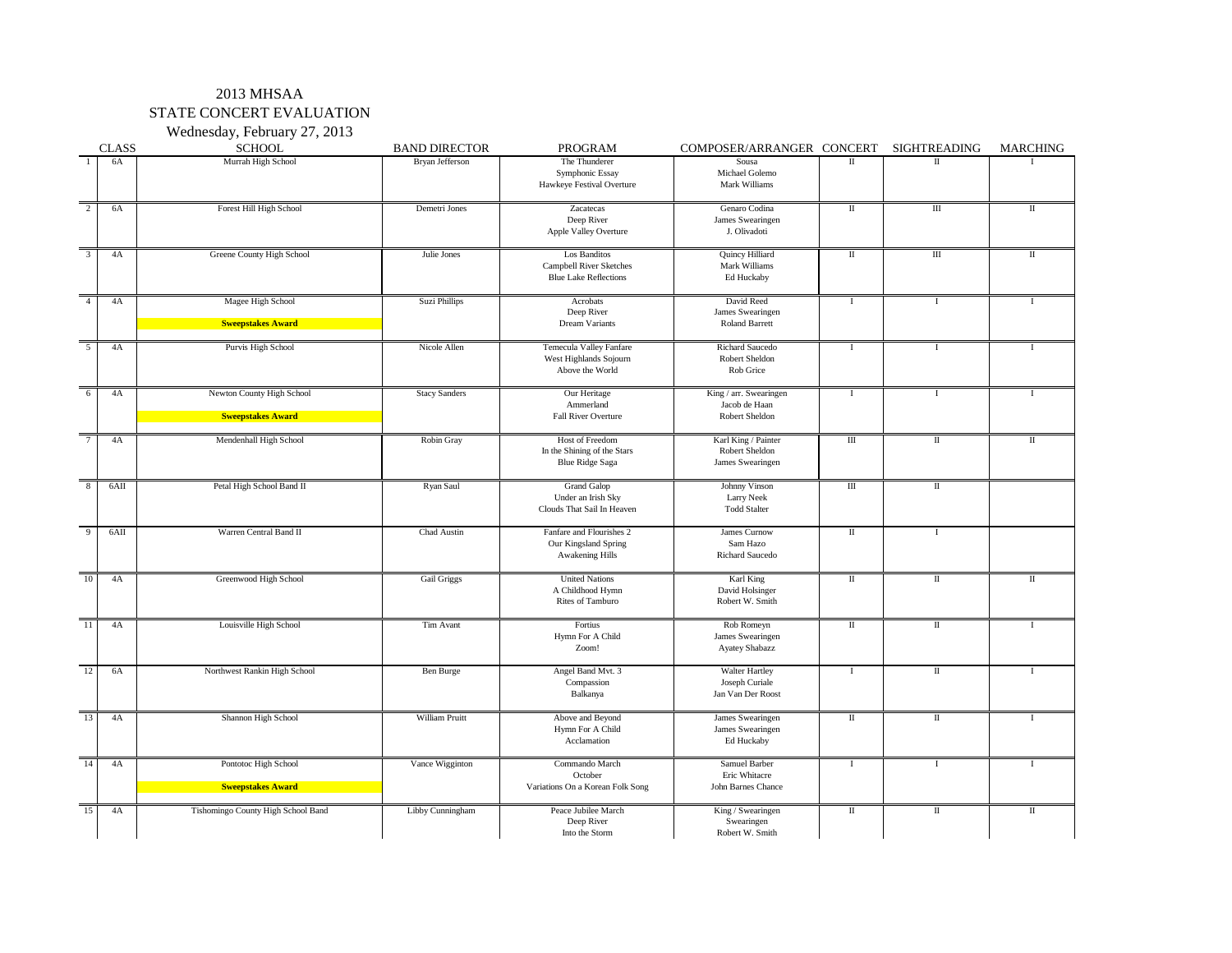| $16 \mid$ | 6A | Tupelo High School Band  | Tim Matlock  | On Cloud Nine!               | <b>Richard Saucedo</b>           |     |  |
|-----------|----|--------------------------|--------------|------------------------------|----------------------------------|-----|--|
|           |    |                          |              | Loch Lomond                  | Frank Ticheli                    |     |  |
|           |    | <b>Sweepstakes Award</b> |              | Undertow                     | John Mackey                      |     |  |
|           |    |                          |              |                              |                                  |     |  |
| $17 \mid$ | 6A | Horn Lake High School    | Heath Hopper | The Fairest of the Fair      | Sousa / Arr. Brion and Schissell | -11 |  |
|           |    |                          |              | On a Hymsong of Philip Bliss | David Holsinger                  |     |  |
|           |    |                          |              | Sun Dance                    | Frank Ticheli                    |     |  |
|           |    |                          |              |                              |                                  |     |  |
| 18        |    |                          |              |                              |                                  |     |  |
|           |    |                          |              |                              |                                  |     |  |
|           |    |                          |              |                              |                                  |     |  |
|           |    |                          |              |                              |                                  |     |  |
| 19        |    |                          |              |                              |                                  |     |  |
|           |    |                          |              |                              |                                  |     |  |
|           |    |                          |              |                              |                                  |     |  |
|           |    |                          |              |                              |                                  |     |  |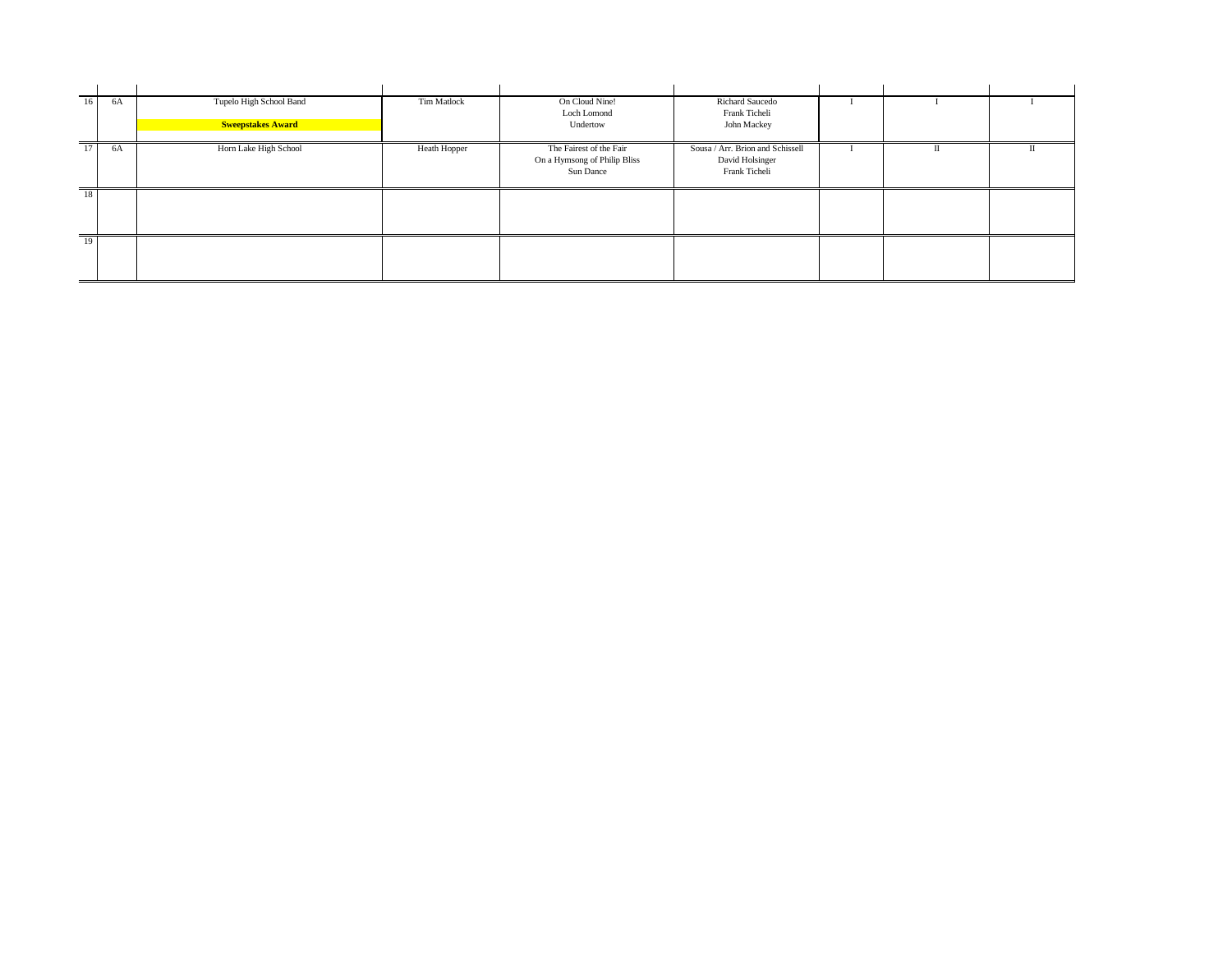## 2013 MHSAA STATE CONCERT EVALUATION

Thursday, February 28, 2013

|               | <b>CLASS</b> | <b>SCHOOL</b>                                                | <b>BAND DIRECTOR</b>    | <b>PROGRAM</b>                                                                | <b>COMPOSER/ARRANGER</b>                                              |                                 | CONCERT SIGHTREADING MARCHING |              |
|---------------|--------------|--------------------------------------------------------------|-------------------------|-------------------------------------------------------------------------------|-----------------------------------------------------------------------|---------------------------------|-------------------------------|--------------|
|               | 6A           | Madison Central High School Band<br><b>Sweepstakes Award</b> | Duncan Goff             | Barnum and Bailey's Favorite<br>Shenandoah<br>El Camino Real                  | Karl King<br>Frank Ticheli<br>Alfred Reed                             |                                 |                               |              |
| 2             | 6A           | Jim Hill High School Band                                    | Christopher Little      | Galop<br>Perthshire Majesty<br>Quintology                                     | Shostakovich / Arr. Hunsberger<br>Sam Hazo<br>Gary Ziek               |                                 | $\rm II$                      | $\mathbf{I}$ |
| $\mathcal{E}$ | 6A           | Vicksburg High School Band                                   | Leonard A Winters       | His Honor<br>Redemption<br>Skyscapes                                          | Henry Filmore / Fennell<br>Rosano Galante<br>David Moore              |                                 | III                           |              |
|               | 6A           | Warren Central High School Band<br><b>Sweepstakes Award</b>  | Alan Arendale           | Fanfare for a Celebration<br><b>Sag Harbor Sunset</b><br><b>Summer Dances</b> | Gary Zeik<br>Robert Sheldon<br><b>Brian Balmages</b>                  |                                 |                               |              |
| 5             | 6A           | Grenada High School Band<br><b>Sweepstakes Award</b>         | <b>Barry Rogers</b>     | Them Basses<br>Benediction<br>Symphonic Dance #3 "Fiesta"                     | G.H. Huffine<br>John Stevens<br><b>Clifton Williams</b>               |                                 |                               |              |
|               | 4A           | Poplarville High School Band                                 | Josh Tidwell            | Them Basses<br>On a Hymnsong of Philip Bliss<br><b>Bridgeview Overture</b>    | G.H. Huffine / arr. Balent<br>David Holsinger<br>Ed Huckaby           | $\mathbf{I}$                    | $\mathbf{I}$                  | $\mathbf{I}$ |
|               | 6AII         | Gulfport High School Band II                                 | Wes Morehead            | Cincinnatus<br><b>Blue and Green Music</b><br><b>Skyscapes</b>                | Vandercook / Grauer<br>Sam Hazo<br>David Moore                        |                                 |                               |              |
| 8             | 6A           | Meridian High School Band                                    | <b>Joel Hosey</b>       | Domingo Ortega<br>Precious Lord, Take My Hand<br>The Chase                    | Ledesma and Oropesa / ed. Wiley<br>Robert W. Smith<br>David Holsinger |                                 | $\rm II$                      |              |
| 9             | 6A           | South Panola High School Band<br><b>Sweepstakes Award</b>    | Linda Gail Davis        | Scramble<br>Let Us Break Bread Together<br>Spitfire                           | <b>Todd Stalter</b><br><b>Thomas Root</b><br><b>Gary Gilroy</b>       |                                 |                               |              |
| 10            | 6A           | D'Iberville High School Band                                 | James Brown             | Northshore Sketch No. 1<br>The Willows of Winter<br>Antecedium                | <b>Brian Olson</b><br><b>B.J. Brooks</b><br>Ed Huckaby                | $\mathbf{I}$                    | III                           | $\rm{II}$    |
| <sup>11</sup> | 6A           | Gulfport High School Band<br><b>Sweepstakes Award</b>        | Zachary Harris          | Oh, Henry<br>With Each Sunset<br>The Hounds of Spring                         | Ryan Nowlin<br><b>Richard Saucedo</b><br>Alfred Reed                  |                                 |                               |              |
| 12            | 6A           | Harrison Central High School Band                            | <b>Chester Garrison</b> | An American Fanfare<br>Heaven's Light<br>The Ascencion                        | <b>Rick Kirby</b><br><b>Steven Reineke</b><br>Robert W. Smith         | $\mathop{\mathrm{II}}\nolimits$ | $\mathbf{I}$                  |              |
| 13            | 6A           | Southaven High School Band                                   | <b>Andy Sanders</b>     | The Klaxon<br>Caccia and Chorale<br>Old Scottish Melody                       | Henry Fillmore<br><b>Clifton Williams</b><br>Charles A. Wiley         | $\mathbf{I}$                    | $\mathop{\mathrm{II}}$        |              |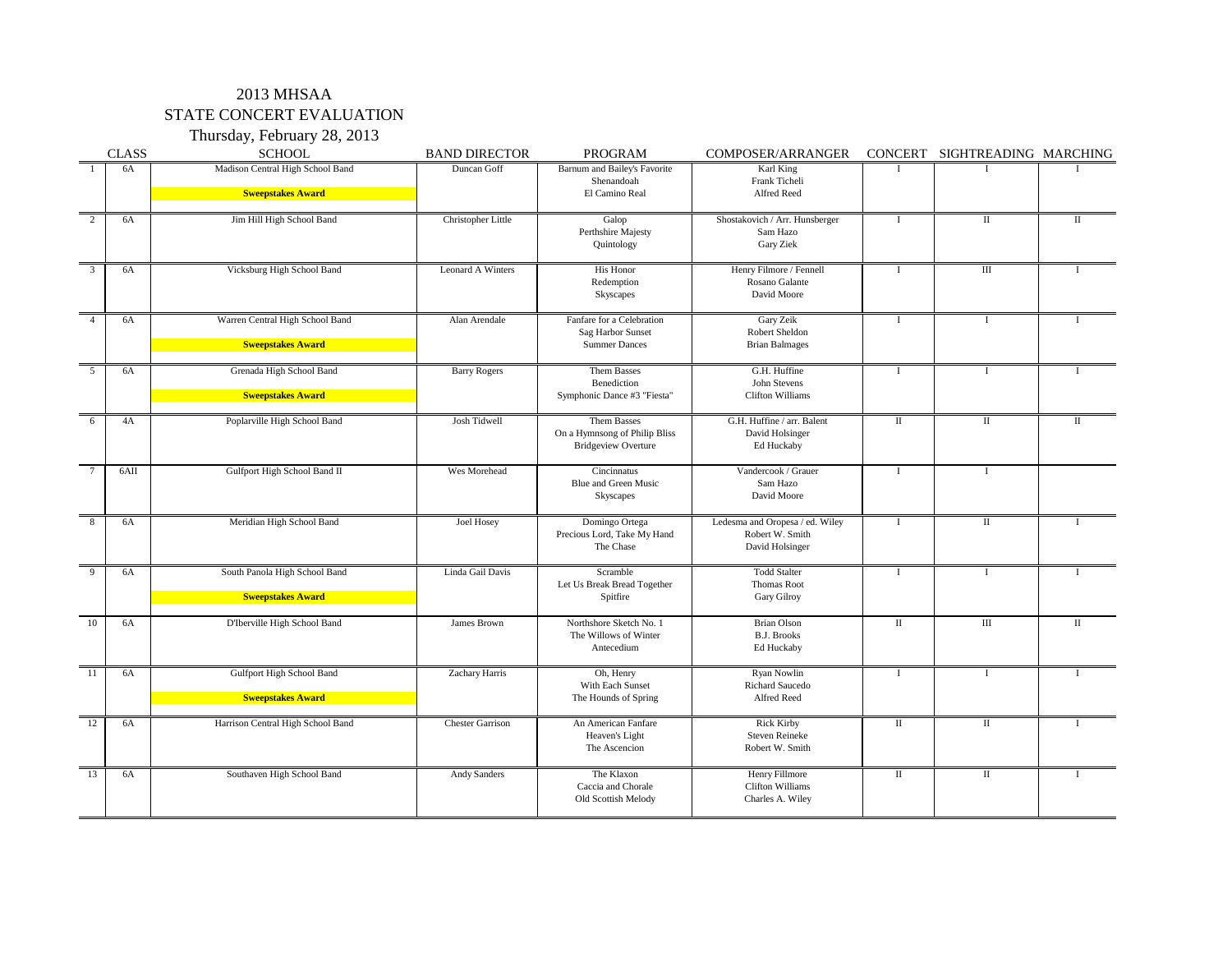### 2013 MHSAA STATE CONCERT EVALUATION FRIDAY, MARCH 1

|                           | <b>CLASS</b> | <b>SCHOOL</b>                                              | <b>BAND DIRECTOR</b>    | <b>PROGRAM</b>                                                                                                                     | <b>COMPOSER/ARRANGER</b>                                                                            |                    | CONCERT SIGHTREADING MARCHING |                    |
|---------------------------|--------------|------------------------------------------------------------|-------------------------|------------------------------------------------------------------------------------------------------------------------------------|-----------------------------------------------------------------------------------------------------|--------------------|-------------------------------|--------------------|
|                           | 6A           | Clinton High School Band<br><b>Sweepstakes Award</b>       | Mickey Mangum           | King Cotton<br>Intermezzo<br>Abduction from the Seraglio                                                                           | Sousa<br>Mascagni / arr. Phillips<br>Mozart / arr. Issac                                            |                    |                               |                    |
| $\overline{2}$            | 6A           | <b>Brandon High School Band</b>                            | Casey Kirk              | March, I'm Seventeen Come Sunday<br>from English Folk Song Suite<br>Sure on this Shining Night<br>Variations on a Korean Folk Song | Ralph Vaughn Williams<br>Barber / arr. Saucedo<br><b>John Barnes Chance</b>                         |                    | $\mathbf{I}$                  |                    |
| $\overline{3}$            | 6A           | Terry High School Band<br><b>Sweepstakes Award</b>         | Mike Hampton            | <b>Rhythm Danse</b><br>Deir In De<br>Arabasque                                                                                     | <b>Richard Saucedo</b><br>Arr. Warren Barker<br>Sam Hazo                                            |                    |                               |                    |
| $\overline{\mathcal{A}}$  | 6AII         | Northwest Rankin High School Band II                       | Matt McDonald           | Our Kingsland Spring<br>Hymn to the Saints<br><b>Hypnotic Fireflies</b>                                                            | Sam Hazo<br>Tchaikovsky / trans. Singleton<br><b>Brian Balmages</b>                                 |                    | $\mathbf{I}$                  |                    |
| $5\overline{)}$           | 6A           | Petal High School Band                                     | Mike Garnand            | The Thunderer<br>Deir In De<br>A Festival Prelude                                                                                  | Sousa / ed. Fennell<br>arr. Warren Barker<br>Alfred Reed                                            |                    | $\rm II$                      |                    |
| 6                         | 6A           | Hattiesburg High School Band                               | Scott Johnson           | <b>Sound Innovations Fanfare</b><br><b>Campbell River Sketches</b><br>Fortress                                                     | Robert Sheldon<br>Mark Williams<br>Frank Ticheli                                                    | $\mathop{\rm III}$ | $\mathbf{III}$                | $\mathop{\rm III}$ |
| $\overline{\overline{7}}$ | 6AII         | Olive Branch High School Band II                           | <b>Aaron Bailey</b>     | <b>Circus Days</b><br>Deir In De<br><b>Blue Ridge Saga</b>                                                                         | Piersol<br>arr. Warren Barker<br>James Swearingen                                                   |                    |                               |                    |
| 8                         | 6A           | <b>Biloxi High School Band</b><br><b>Sweepstakes Award</b> | <b>Travis Coakley</b>   | Our Director March<br>Prelude and Fugue in F Minor<br><b>Folk Dances</b>                                                           | F.E. Bigelow / arr. Swearingen<br>J.S. Bach / R. L. Moehlmann<br>Shostakovich / arr. H. R. Reynolds |                    |                               |                    |
| 9                         | 6A           | Columbus High School Band                                  | <b>Charles Cooper</b>   | The Trombone King<br>A Childhood Hymn<br>To Dance in the Secret Garden                                                             | Karl King<br>David Holsinger<br>Robert W. Smith                                                     | III                | $\rm III$                     |                    |
| $\overline{10}$           | 6A           | Hancock High School Band                                   | Benji McLain            | Bayou Breakdown<br><b>Sag Harbor Sunset</b><br>They Shall Run and Be Free                                                          | <b>Brant Karrick</b><br><b>Robert Sheldon</b><br><b>Brant Karrick</b>                               |                    | $\rm II$                      |                    |
| 11                        | 6A           | St. Martin High School Band                                | Katlin Bell / Mark Bell | <b>Gale Force</b><br>The Water is Wide<br>Kinetic Energy                                                                           | <b>Larry Neek</b><br>Darren Jenkins<br>Larry Clark                                                  |                    | $\rm III$                     |                    |